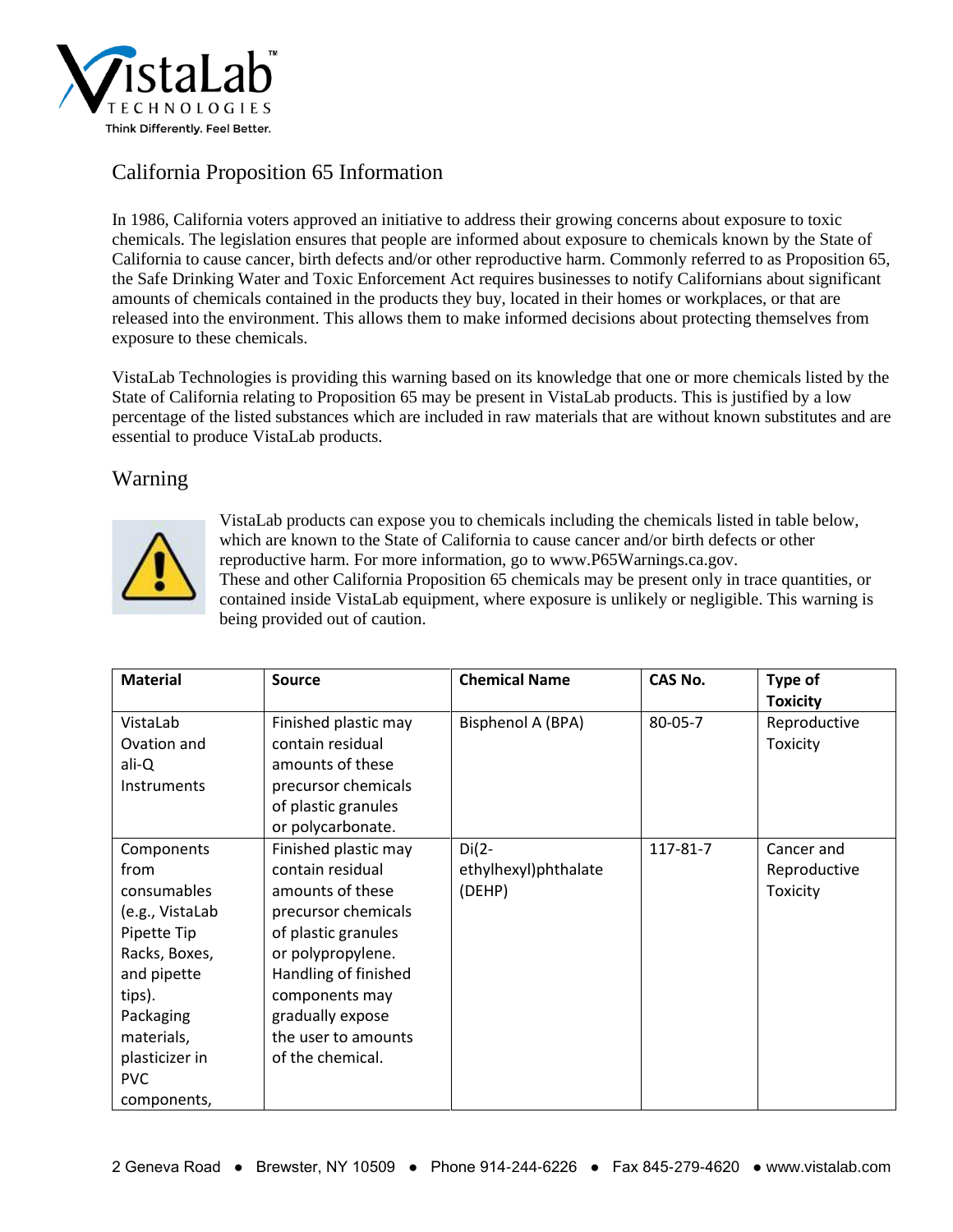

| Think Differently. Feel Better. |                      |                  |           |              |
|---------------------------------|----------------------|------------------|-----------|--------------|
| wire and cable                  |                      |                  |           |              |
| insulation,                     |                      |                  |           |              |
| adhesives.                      |                      |                  |           |              |
| Components                      | Finished plastic may | Styrene          | 100-42-5  | Cancer       |
| of                              | contain residual     |                  |           |              |
| Consumables                     | amounts of these     |                  |           |              |
| (e.g. Wobble-                   | precursor chemicals  |                  |           |              |
| not and                         | of plastic granules  |                  |           |              |
| Reagent                         | or polystyrene.      |                  |           |              |
| Reservoirs).                    |                      |                  |           |              |
| Components                      | Finished             | Antimony oxide   | 1309-64-4 | Cancer       |
| from Ovation,                   | components may       |                  |           |              |
| MLA, and ali-Q                  | contain residual     |                  |           |              |
| instruments,                    | amounts of these     |                  |           |              |
| Rubber                          | precursor            |                  |           |              |
| components                      | chemicals.           |                  |           |              |
| (e.g., rubber                   |                      |                  |           |              |
| processing                      |                      |                  |           |              |
| chemicals,                      |                      |                  |           |              |
| sensors, tubes)                 |                      |                  |           |              |
| adhesives and                   |                      |                  |           |              |
| glues.                          |                      |                  |           |              |
| Instrument                      |                      |                  |           |              |
|                                 |                      |                  |           |              |
| components<br>made of           |                      |                  |           |              |
|                                 |                      |                  |           |              |
| acrylonitrile<br>butadiene      |                      |                  |           |              |
|                                 |                      |                  |           |              |
| styrene (ABS).                  |                      |                  |           |              |
| <b>PVC</b>                      |                      |                  |           |              |
| components,                     |                      |                  |           |              |
| packaging,                      |                      |                  |           |              |
| wire and cable                  |                      |                  |           |              |
| coatings.                       |                      |                  |           |              |
|                                 |                      | DINP (Diisononyl | 28553-12- | Cancer       |
|                                 |                      | phthalate)       | 0         |              |
|                                 |                      | Vinyl Chloride   | 75-01-4   | Cancer       |
|                                 |                      | 1,3-Butadiene    | 106-99-0  | Cancer and   |
|                                 |                      |                  |           | Reproductive |
|                                 |                      |                  |           | Toxicity     |
| Components                      | Finished             | Lead             | 7439-92-1 | Cancer and   |
| from Ovation                    | components may       |                  |           | Reproductive |
| and ali-Q                       | contain residual     |                  |           | Toxicity     |
| circuit boards.                 | amounts or may be    |                  |           |              |
|                                 | plated with these    |                  |           |              |
|                                 | precursor            |                  |           |              |
|                                 | chemicals.           |                  |           |              |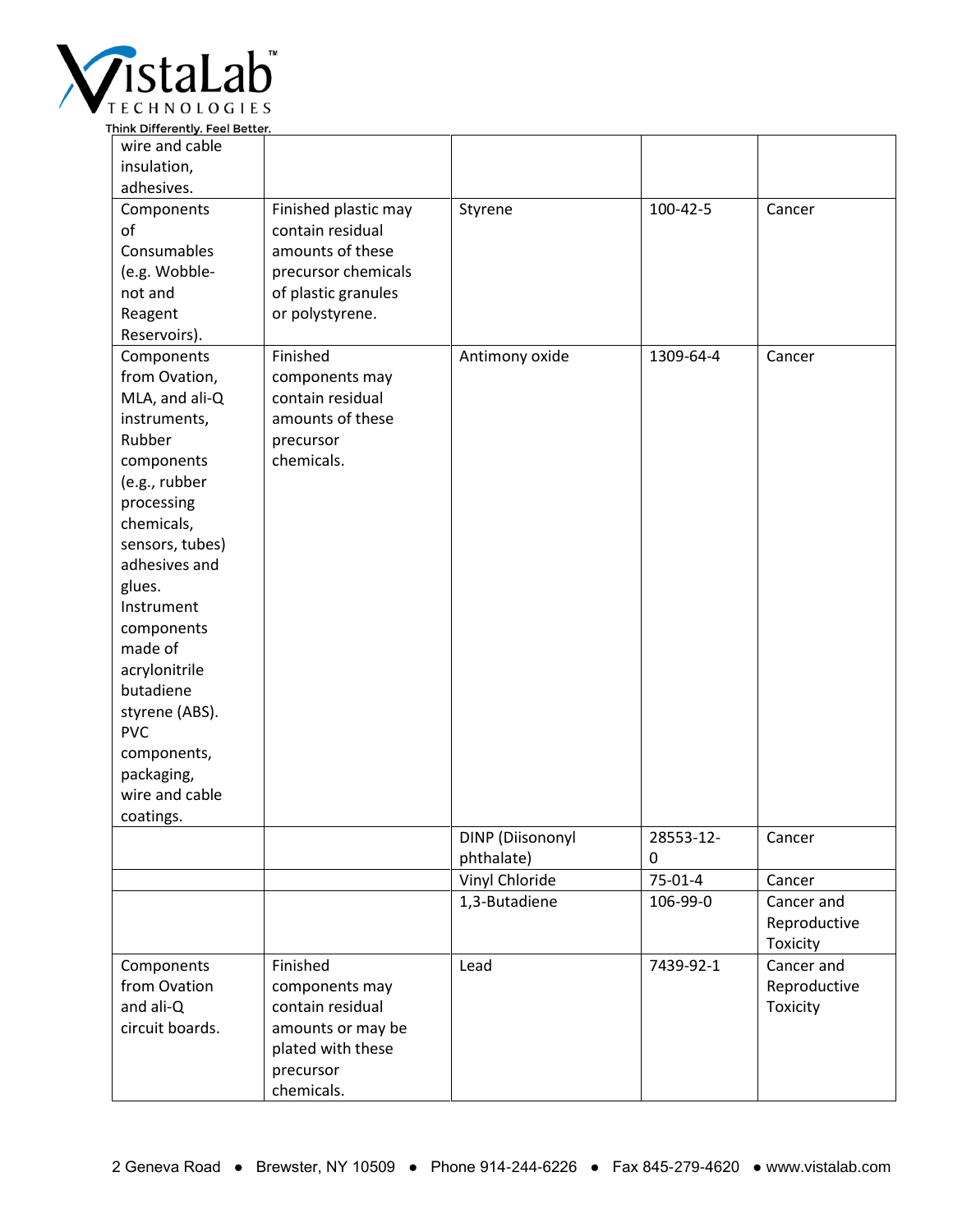

|                           |                          | Nickel                 | 7440-02-0      | Cancer       |
|---------------------------|--------------------------|------------------------|----------------|--------------|
|                           |                          | Cadmium                | 7440-43-9      | Cancer and   |
|                           |                          |                        |                | Reproductive |
|                           |                          |                        |                | Toxicity     |
|                           |                          | Cobalt metal           | 7440-48-4      | Cancer       |
|                           |                          | powder                 |                |              |
|                           |                          | Styrene                | 100-42-5       | Cancer       |
|                           |                          | <b>Butadiene</b>       | 106-99-0       | Cancer and   |
|                           |                          |                        |                | Reproductive |
|                           |                          |                        |                | Toxicity     |
| Components                | <b>Material contains</b> | Cobalt Oxide           | 10124-43-      | Cancer       |
| from batteries.           | chemicals that           |                        | 3              |              |
|                           | could be released        |                        |                |              |
|                           | when damaged.            |                        |                |              |
|                           |                          | Lithium                | 1307-96-6      | Cancer       |
| Synthetic                 | <b>Material contains</b> | <b>Carbon Black</b>    | 1333-86-4      | Cancer       |
| Rubber                    | chemicals that           |                        |                |              |
| components.               | could be released        |                        |                |              |
|                           | during cutting           |                        |                |              |
|                           | operations.              |                        |                |              |
| Rubber                    | Finished                 | 1-chloro-4-            | 100-00-5       | Cancer       |
| components                | components may           | nitrobenzene           |                |              |
| (e.g., dyes,              | contain residual         |                        |                |              |
| rubber                    | amounts of the           |                        |                |              |
| processing                | chemical.                |                        |                |              |
| chemicals,<br>cables and  |                          |                        |                |              |
|                           |                          |                        |                |              |
| sensors,<br>adhesives and |                          |                        |                |              |
| glues).                   |                          |                        |                |              |
| Instrument                |                          |                        |                |              |
| components                |                          |                        |                |              |
| made of                   |                          |                        |                |              |
| acrylonitrile             |                          |                        |                |              |
| butadiene                 |                          |                        |                |              |
| styrene (ABS).            |                          |                        |                |              |
|                           |                          | Acetaldehyde           | 75-07-0        | Cancer       |
|                           |                          | (inhaled)              |                |              |
|                           |                          | Acrylonitrile          | $107 - 13 - 1$ | Cancer       |
| Synthetic                 | Finished                 | Chloroprene (neoprene) | 126-99-8       | Cancer       |
| Rubber                    | components may           |                        |                |              |
| components                | contain low levels       |                        |                |              |
| (e.g., cable              | of this chemical.        |                        |                |              |
| coatings,                 |                          |                        |                |              |
| adhesives,                |                          |                        |                |              |
| gaskets).                 |                          |                        |                |              |